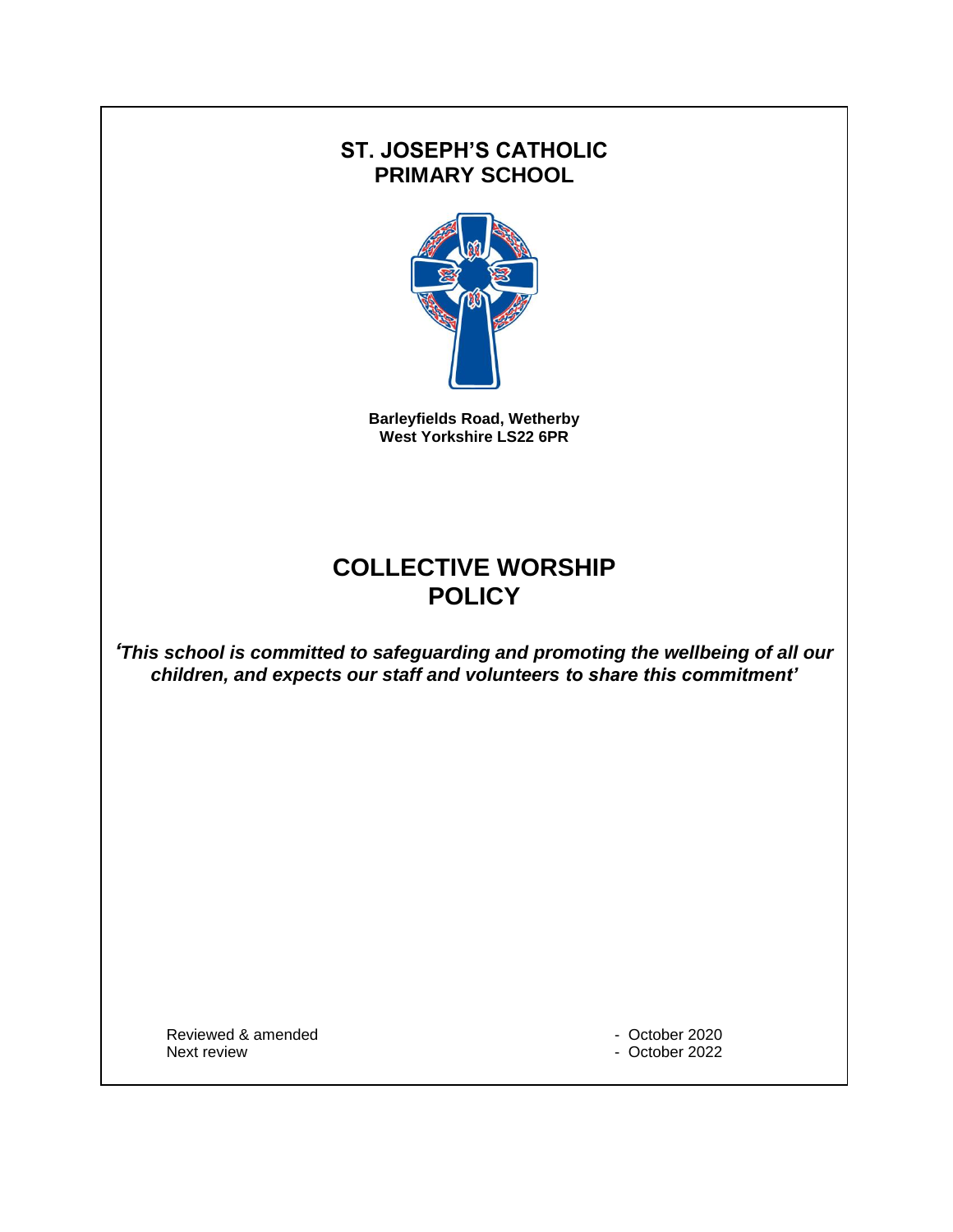# **Policy for Collective Worship At St. Joseph's Catholic Primary School, Wetherby.**



## **The Nature of collective Worship**

We believe that Christian worship in a Catholic School celebrates God's presence in our lives. It is concerned with giving glory, honour, praise and thanks to God. It is our loving response, in word and action, to God's invitation to enter into a relationship, made possible through the work of Jesus Christ and the witness of the Holy Spirit.<sup>1</sup>

 $1$ It is important to be clear about our use of terminology when dealing with the whole area of 'Collective Worship' in schools. 'Collective Worship' is a term used in legislation in this country but is not a phrase we use readily in a Catholic context. 'Prayer' and 'Liturgy are terms more commonly used in our context and are explored in greater depth in the guidelines.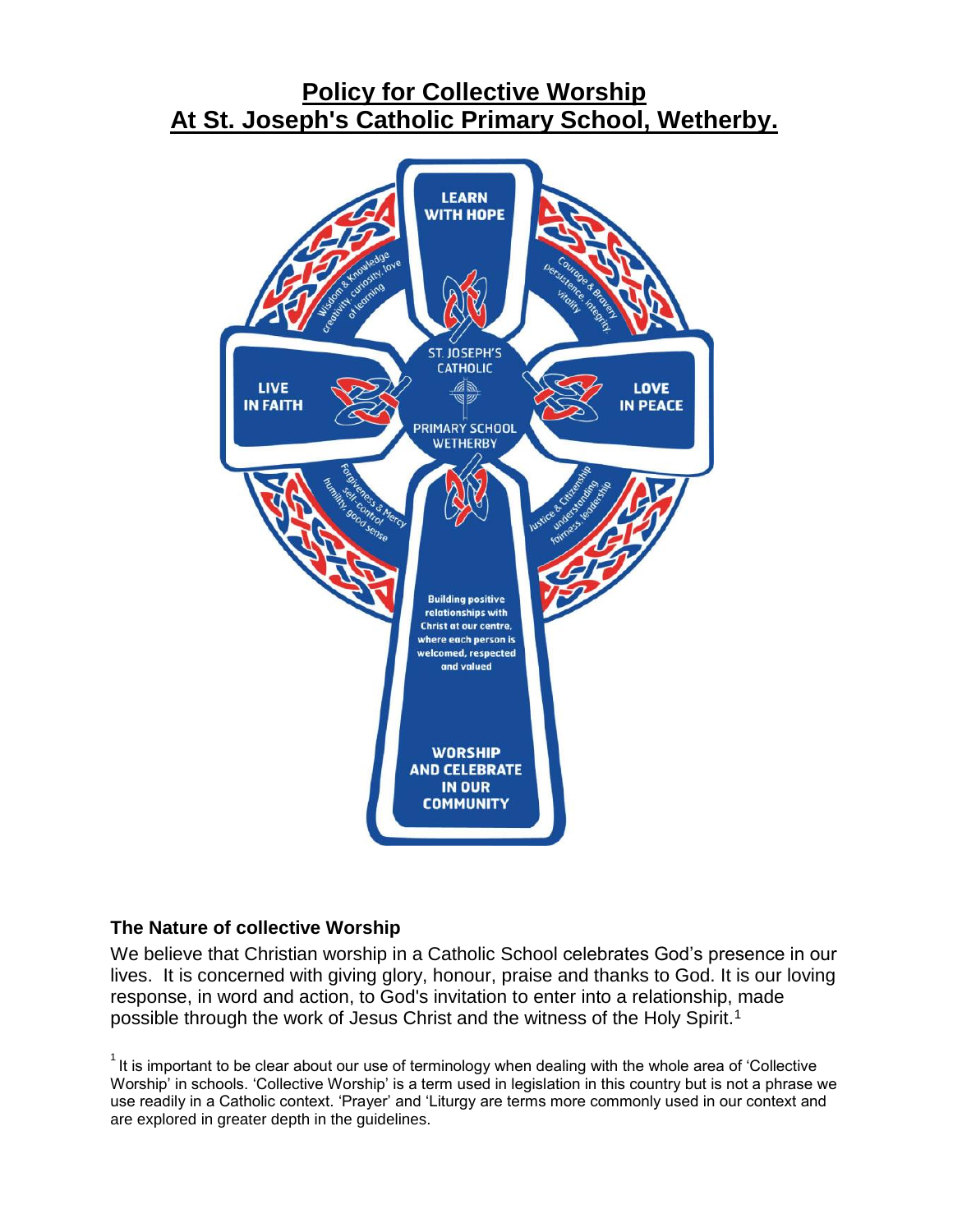### **Legal Requirements**

We acknowledge the legal requirement that there must be a daily act of worship for all pupils<sup>2</sup>. This can take place at any time during the school day and can be either a single act of worship for all pupils, or separate acts of worship in school groups. We understand that simply holding an assembly that includes a prayer, said either by the teacher or everyone present, does not fulfil this requirement. We also acknowledge that collective worship and assembly are distinct activities. They may sometimes form part of the same gathering, but the difference between the two will always be made clear.

The act of worship is not designated curriculum time under regulations and will not be subsumed under part of the curriculum, including religious education. As a rule, acts of worship will take place on the school premises or at the Parish Church. However, the governing body has the discretion to allow acts of worship to be held elsewhere.

In this school, as with any Voluntary Aided School, responsibility for arranging Collective Worship rests with the Governing Body after consultation with the head teacher.

#### **Coronavirus Guidance (2020)**

#### Collective Worship

It should also be clear that in such trying times finding ways to unite our school communities in prayer is more important than ever. School leaders should ensure that daily prayer and liturgy remain at the heart of the Catholic schools so that children and young people, as well as staff, can be consoled by the sure knowledge of the presence of God with them. Of course, all gatherings for shared prayer and the celebration of the Liturgy should observe social distancing, ensure that the integrity of 'bubbles' is preserved and conform to the school's risk assessment for the full return of pupils to school. Such risk assessments must also conform to whatever regulations apply in dioceses and local authorities, as summarised below.

#### Celebration of Mass in Schools

Whilst all legal restrictions on the public celebration of religious services were lifted in July, collective acts of worship, for example the celebration of Mass, must comply with the Government's public health and social distancing guidance. The Catholic Bishops' Conference of England and Wales (CBCEW) has published guidance for the celebration of Mass and the Government has published advice on the safe use of places of worship. If, however, the celebration of Mass takes place in school, the guidance for class or year group bubbles should be followed along with the guidance below for the celebrant. In any event "If a Catholic parish school or its grounds is to be used for Mass, a separate risk assessment has to be done, the appropriate school authority (Governing Body or Trust) has to give its permission, and both the parish and school insurers should be informed before the event takes place." (CBCEW Guidance for the Celebration of Mass 3 August 2020 Revision 10)

All guidance remains under review and may be updated in line with the changing situation.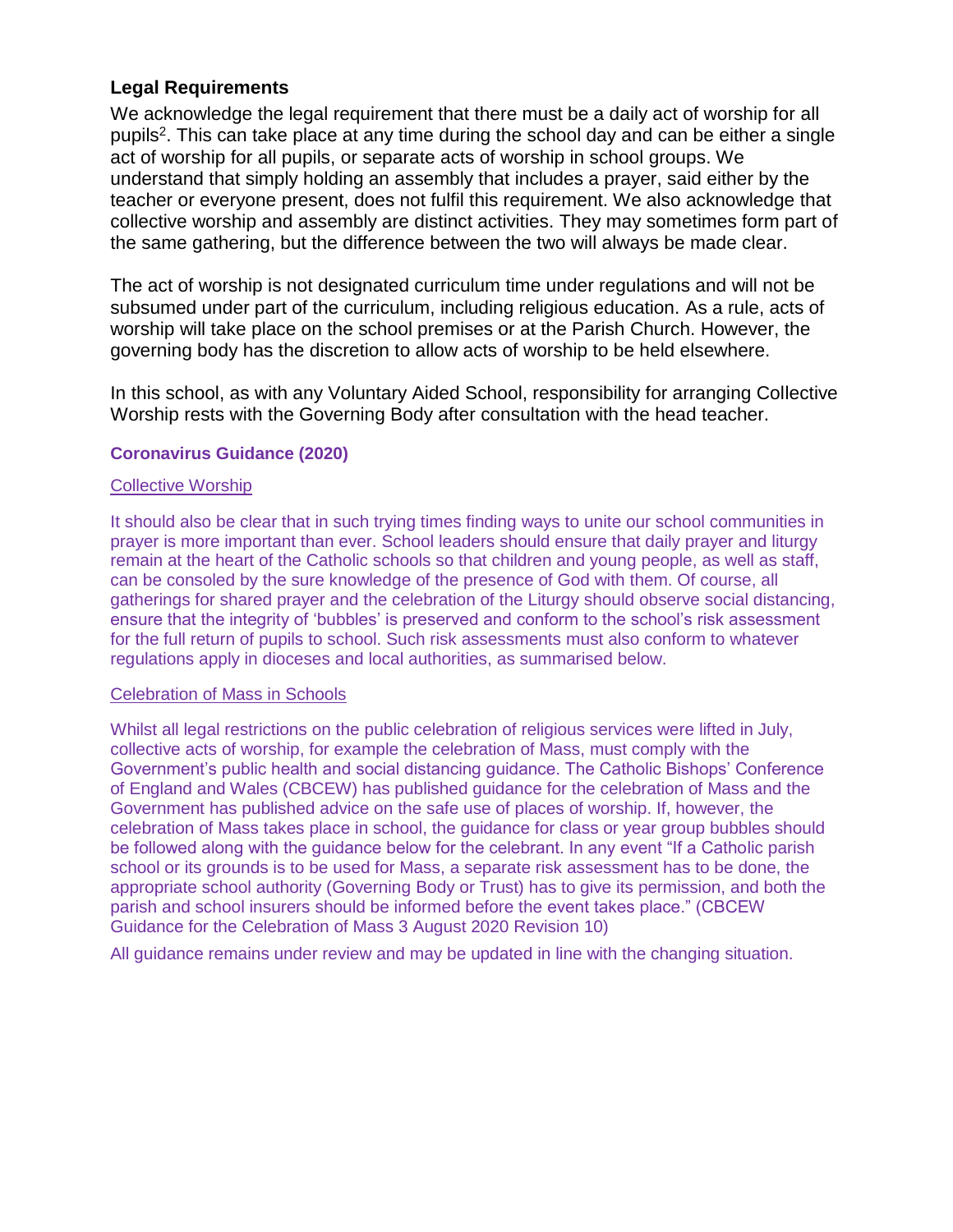## **The Place of Collective Worship in the life of our School**

We endorse the belief that Collective Worship takes into account the religious and educational needs of all who share in it:

- Those who form part of the worshipping community in church
- Those for whom school may be their first and only experience of church
- Those from other Christian traditions
- Those from other faith backgrounds
- Those from non-faith backgrounds

It will be an educational activity or experience to which all can contribute and from which all can gain.

Worship in this school is more than just a legal requirement. It is an integral part of school life and central to the Catholic tradition.

 $2$  Parents have a right to withdraw their child from Collective Worship. However, given the importance of Collective Worship in a Catholic school, parents and prospective parents need to be made aware of the fact that it can never be confined to 'timetabled slots' but may take place in a variety of contexts other that those which are specifically structured.

# **The Aims of Collective Worship**

We believe that Collective Worship in our school aims to provide opportunity for all pupils and staff:

- To contemplate something of the mystery of God
- To reflect on spiritual and moral issues
- To explore their own beliefs
- To respond to and celebrate life
- To experience a sense of belonging and develop community spirit
- To develop a common ethos and shared values
- To enrich religious experience
- To grow in liturgical understanding and development
- To reinforce prayers which are part of the Catholic tradition
- To reinforce positive attitudes
- To participate fully
- To take time out 'to wonder at', ' to come to terms with' and 'to give worth to'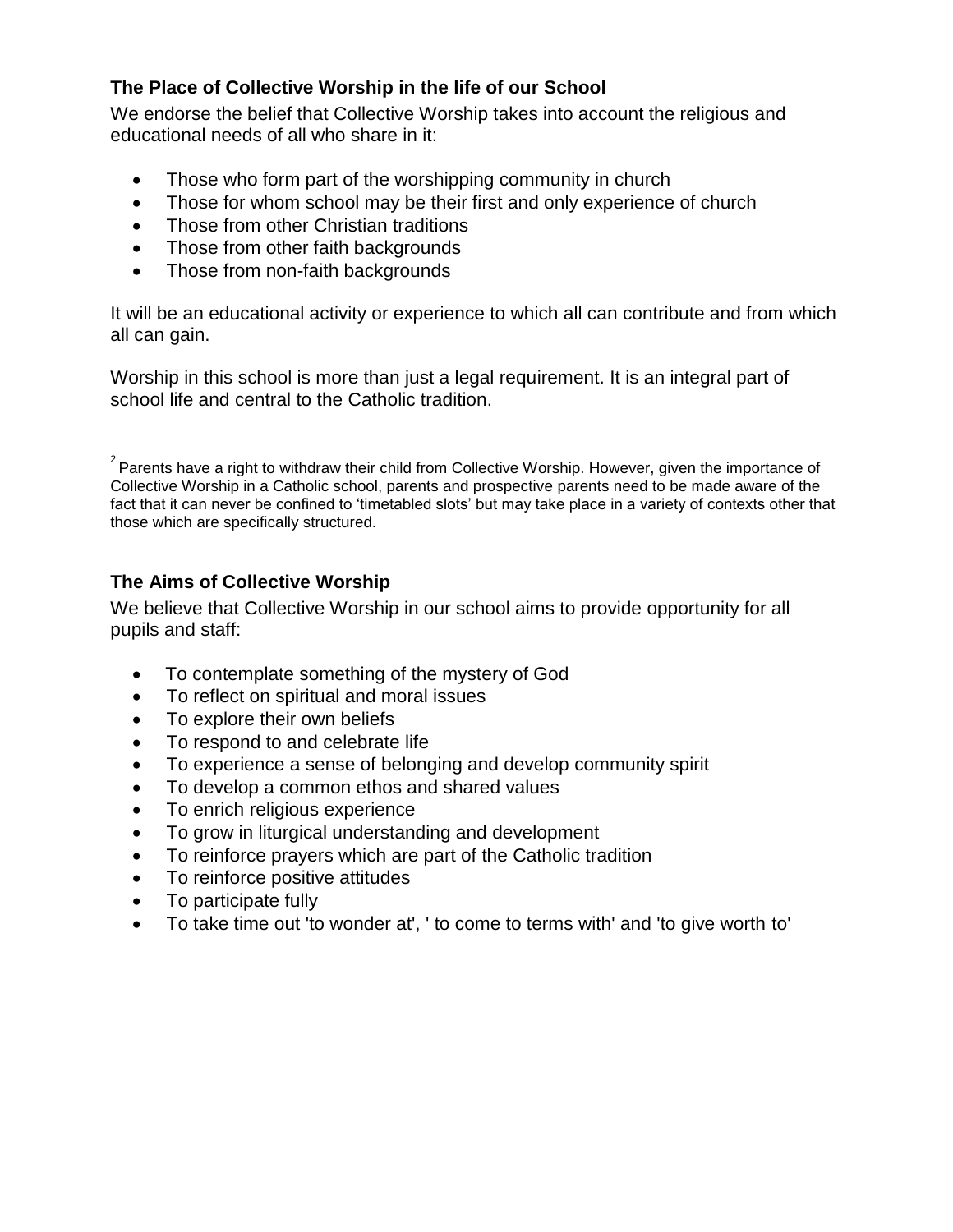## **Principles**

All Acts of Worship in this school will:

- Give glory and honour to God
- Be a quality activity, fundamental to the life of the school and its Catholic character
- Give children positive liturgical experiences, appropriate to their age, aptitude and family backgrounds in order to prepare them for the liturgical life of the Church.

In order to do this, celebrations will:

- be kept small wherever possible or appropriate to help to personalise the experience;
- be short and appropriately placed (children's attention span lasts in any one activity for an average of one minute per year of life i.e. 5-6 mins. for Key Stage 1 and 7-10 mins. For Key Stage 2)
	- be simple, including a range of experiences offered in a variety of groupings and in a variety of settings.

At present, under CBCEW guidance related to the coronavirus pandemic, collective worship takes place in classes only to minimise pupils and staff crossing bubbles. We currently do not hold whole school worships or assemblies; this includes community assemblies.

For details about usual Collective Worship groupings, please see below:

### Pupil groupings

- Whole school
- FS, KS1 and KS2
- Class / community assemblies
- Topic celebrations in year groups
- Individual acts of worship

#### Venues

Classrooms, school hall, church, outside classroom, prayer garden, school grounds, Millennium wood. At present, the school hall and church is not in use for worship following coronavirus guidelines.

### Time of day

Usually in the morning although this may vary and collective worship can be held at an appropriate time.

### Weekly pattern

Daily, in various groupings and venues. At present, daily in classes only following coronavirus guidelines.

### Length of time

Age appropriate for Foundation Level, KS1 and KS2.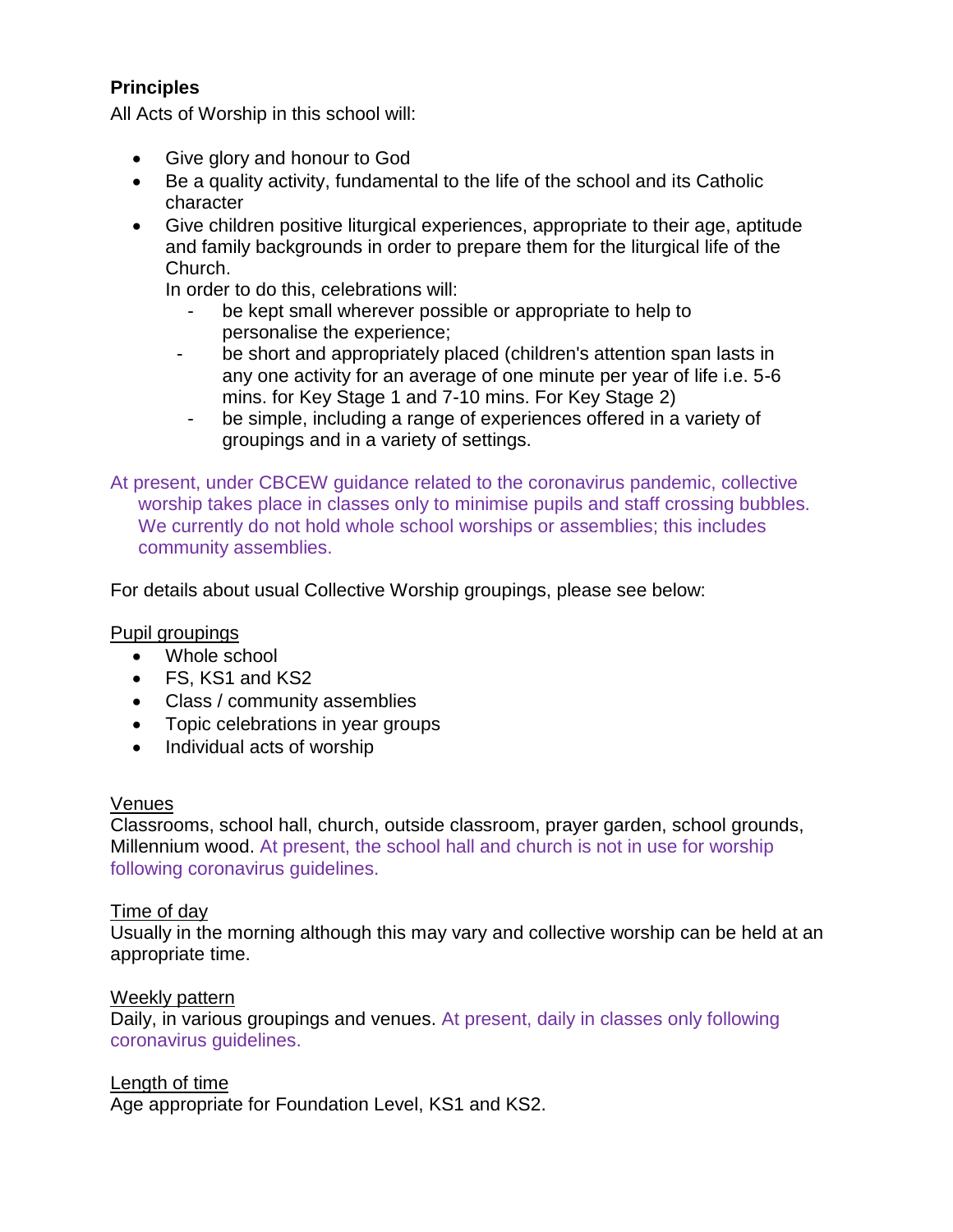## **The Planning, Content and Delivery of Collective Worship**

Collective Worship is planned:

- following a structure with reference to the Church's seasons, The Way, The Truth, The Life, significant dates and the curriculum. Scripture will be the focus in acts of worship.
- involving consultation with appropriate parties and reference to school aims and policies.
- with flexibility to respond to changing situations within the school and the wider community.
- to develop in pupils, the skills that enable them to prepare, organise and lead worship.

## **Recording**

Collective Worship is recorded:

- themes follow 'The Way, the Truth, the Life' through the Church's year. Leaders can be the Parish Priest, the Headteacher, Class teachers, and the children themselves.
- through displays, collections of pupils' contributions, prayers, reflections, photographs, videos etc.

## **Monitoring and Evaluation**

Collective worship is evaluated regularly by staff, pupils and governors. At least once a year the school's provision of worship will be evaluated to consider whether it meets the needs of all pupils and whether pupils are making progress in acquiring skills and abilities in organising and leading worship.

## **Resources**

Resources for Collective Worship are catalogued and stored in the R.E Resources cupboard, with the Headteacher (RE coordinator) as well as in shared areas and in each classroom.

## **Voluntary Worship**

Month of October: Rosary KS1 and KS2. During Lent: Stations of the Cross KS1 and KS2. (Differentiation as appropriate), prayer bags taken home to use with families,

Retreats as and when arranged by the Headteacher and approved by the Governing Body. These may be to support Sacramental preparation, transition into a new key stage, cohort specific to name only a few.

## **Eucharist**

Eucharistic celebrations in school will highlight a special occasion and will be celebrated with children whose faith development has reached an appropriate stage. The same general principles will apply to planning a Eucharistic celebration as other acts of school